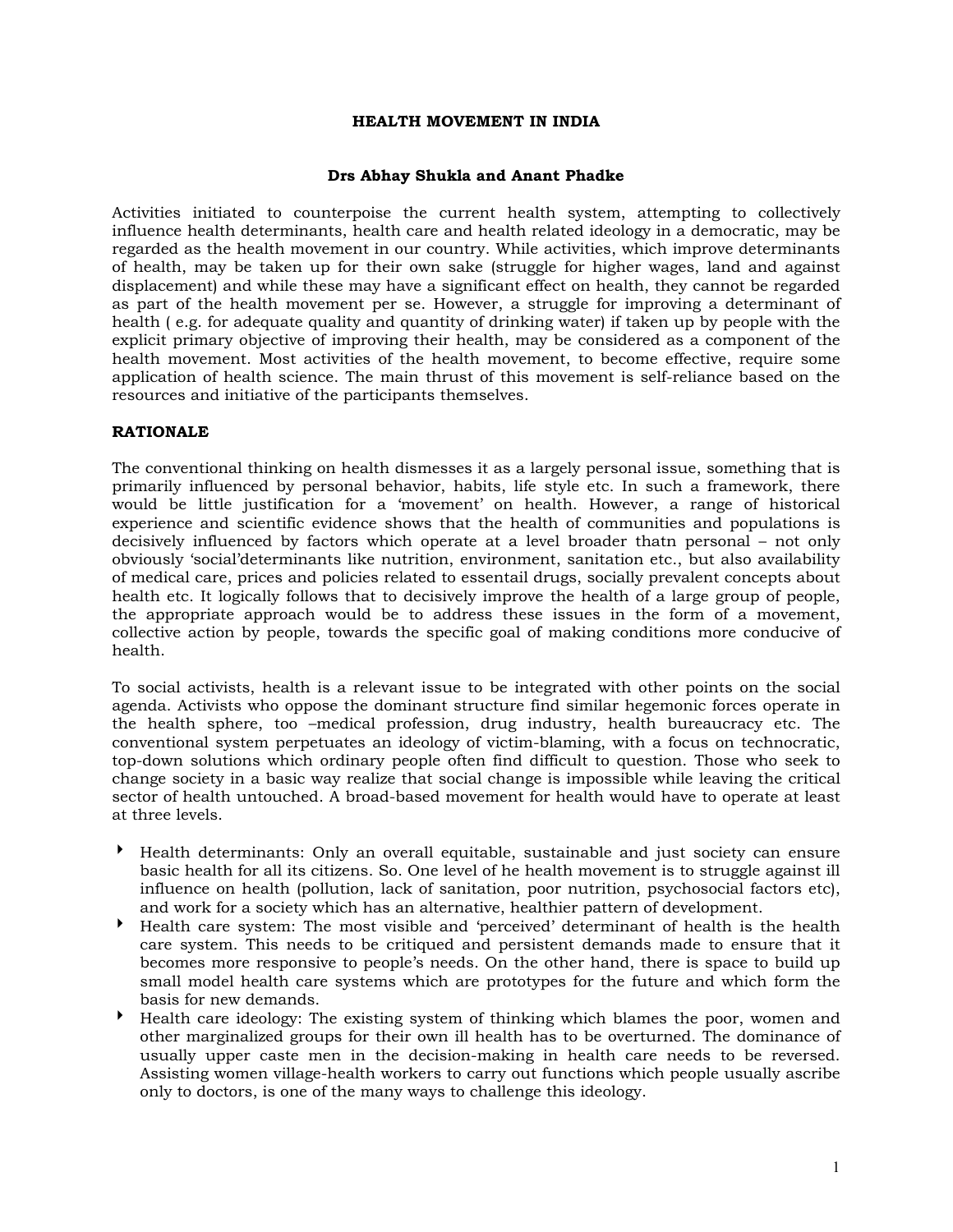### **BROAD OBJECTIVES**

One major thrust of the health movement has been to generate public awareness regarding the commercialised, and to an extent, the exploitative nature of health care in our country today, and to generate pressure for changes in health policies, making them responsive to people's needs. Generating collective initiatives on important local health issues and even building up local alternatives to challenge the existing health care system are important activities of the health management. Certain groups and individuals have assisted this movement by carrying out research, perpetration of alternative training/awareness material, and conducting advocacy/lobbying on important health issues.

#### **IMPORTANT EXPERIENCES**

Experiences of the health movement on Indian may be broadly divided into three categories.

#### **Campaigns for awareness and policy change**

These initiatives have often been spearheaded by comparatively small groups of activists with some professional training in health or related fields. They have formed networks of concerned activists, have often used media and judiciary to press for policy changes and have often succeeded in creating awareness or sometimes even bringing about policy change on key health issues. Some examples:

- 4 Various people's science groups and consumer groups like KSSP, Delhi Science Forum, Lok Vigyan Sanghatna, ACASH etc., are the prominent examples. Their role has been mainly in publishing and disseminating materials which have exposed exploitative/irrational activities of the drug industry, unscientific government drug policy, against health-related superstitions etc.
- 4 The organisations mentioned above, with several others, came together to lobby for a rational drug policy in India. These organisations formed the All India Drug Action Network, and have consistently campaigned for changes in government drug policy with some success.
- 4 Campaigns on women's health issues such as ban on pre-natal sex determination have been taken up by women's groups in Maharashtra. One other issue of such nature was the campaign against forcible hysterectomy (removal of uterus) of mentally retarded young women in Pune. A similar nationwide campaign against hazardous contraceptives has been taken up by various women's groups.
- 4 Professional organizations and trade unions of health functionaries (resident doctors/medical students) have also, besides their sectoral demands from time to time voiced demands for improvement in health services and supplies in public hospitals and have even expressed concerns regarding unscientific drug policy etc.
- 4 Some periodicals are published to give a rational, pro-people outlook to a professional audience, notable among which are journals on rational drug therapy like BODHI, BSRT, and drug disease, and doctors. Issues in Medical ethics has a similar audience and approach.
- 4 One platform of health activists of various inclinations and backgrounds notable in having functioned continuously over the last 25 years, providing a forum for debate and sharing o ideas relevant to the health movement, namely the Medico Friend Circle (MFC).
- $\blacktriangleright$  Recently, the primary health care collective, an offshoot from the MFC, has been campaigning in Maharashtra for legal status to health workers.

#### **Initiatives for alternatives and focus on local health issues**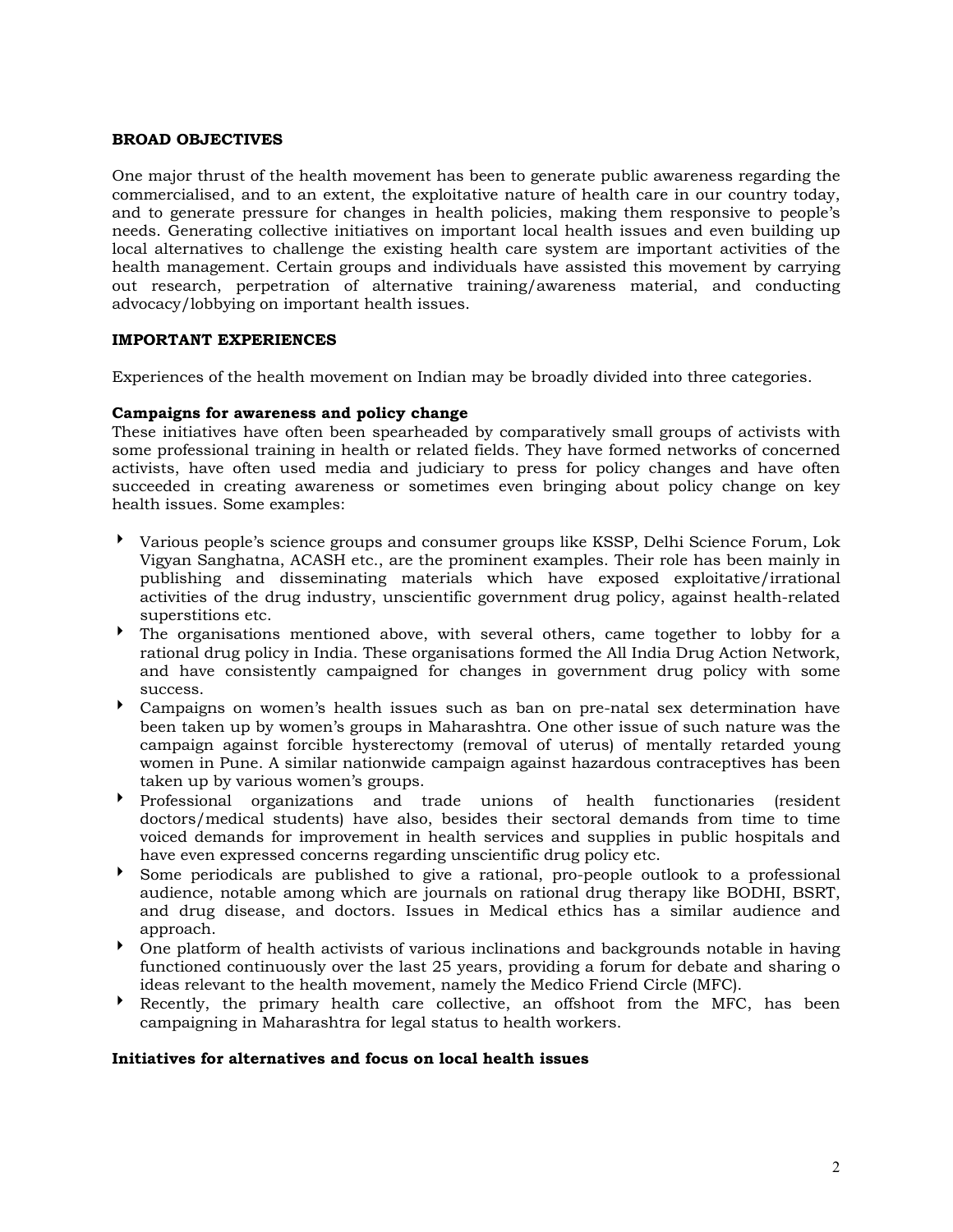Another important strand in the health movement in our country has been in the form of people's organisations taking up initiatives to address health problems of people in their area. Some examples of such initiatives:

- 4 Trade unions have built alternative health care services for their members and also to give low-cost and rational care to people from nearby villages. The most well-known and pioneering initiative in this regard has been Shahid Hospital, built in 1983 and sustained by the workers of CMSS (Chatisgarh Mines Shramik Sangh) in Durg, MP. Similar such attempts are Maitri Swasthya Kendra run by the organised workers of Kanoria Jute Mils, and a hospital run by volunteer doctors in collaboration with the workers of Indo-Japanese Steel Labour Union-both in West Bengal. These health care facilities have demonstrated the ability of organised workers to run an enterprise as complex and skilled as a hospital, in a rational way with minimal costs of care, with the help of inputs from committed doctors and health workers.
- $\blacktriangleright$  A few attempts have also been made by rural organizations to build alternative health care initiatives. One example is in Thane, Maharashtra, where in the context of a tribal people's organization, Kashtakari Sanghatna, where women health workers have been trained at the village level to treat simple illnesses at minimal cost. Some attempts have also been made to make the local health system more accountable in its functioning. The authors are involved in a project to give inputs to peoples Health Committees associated with various people's organizations, helping them to build village health worker programmes and also to press for better functioning of the health system locally.
- 4 In certain situations, organizations have responded to events or influences, which have had major impact on people's health. The various initiatives and groups which have come up in the aftermath of he Bhopal gas disaster, attempting to study, treat and also demand justice regarding the terrible health effects of this catastrophe are one notable example. Attempts by trade unions and support groups to take up occupational health problems of workers and by groups of affected people to highlight environmental degradation as a cause of ill health fall in the same category.

# **Research, training, publication and advocacy**

A number of NGOs and other groups and individuals have contributed to strengthening the health movement in India by means of specific forms of support. This includes research which is relevant to taking up demands to campaigns, demonstration projects including health worker projects or a rational drug production unit (LOCOST) advocacy on women's health issues, regarding changes in medical education, preparation of training materials or publications which disseminate information etc. While most such efforts are dependent on external resources yet many have played a supportive role in strengthening the health movement.

## **FUTURE DIRECTIONS**

As indicated in the discussions on the rationale of the health movement above, the scope of this movement is very broad ranging. This would include issues like inappropriateness of medical education, lopsided health research priorities, declining public expenditure on health care, pushing of hazardous contraceptives, etc. Different groups have tried to study and lobby for reforms in some of these issues.

Unfortunately, till now, initiatives on these issues have often remained isolated or limited to small groups. Today, with the winds of globalizations sweeping our society and economy, and the state trying to abdicate its role of providing social services to all (retracting from an already dismal performance), the challenges facing the health movement have grown. Instead of reform dictated by international capital, there is a need to press for reform from below, reforming health services and drug policy radically in a pro-people's direction. Basic services such as health care would have to be given priority even from the point of view of furthering